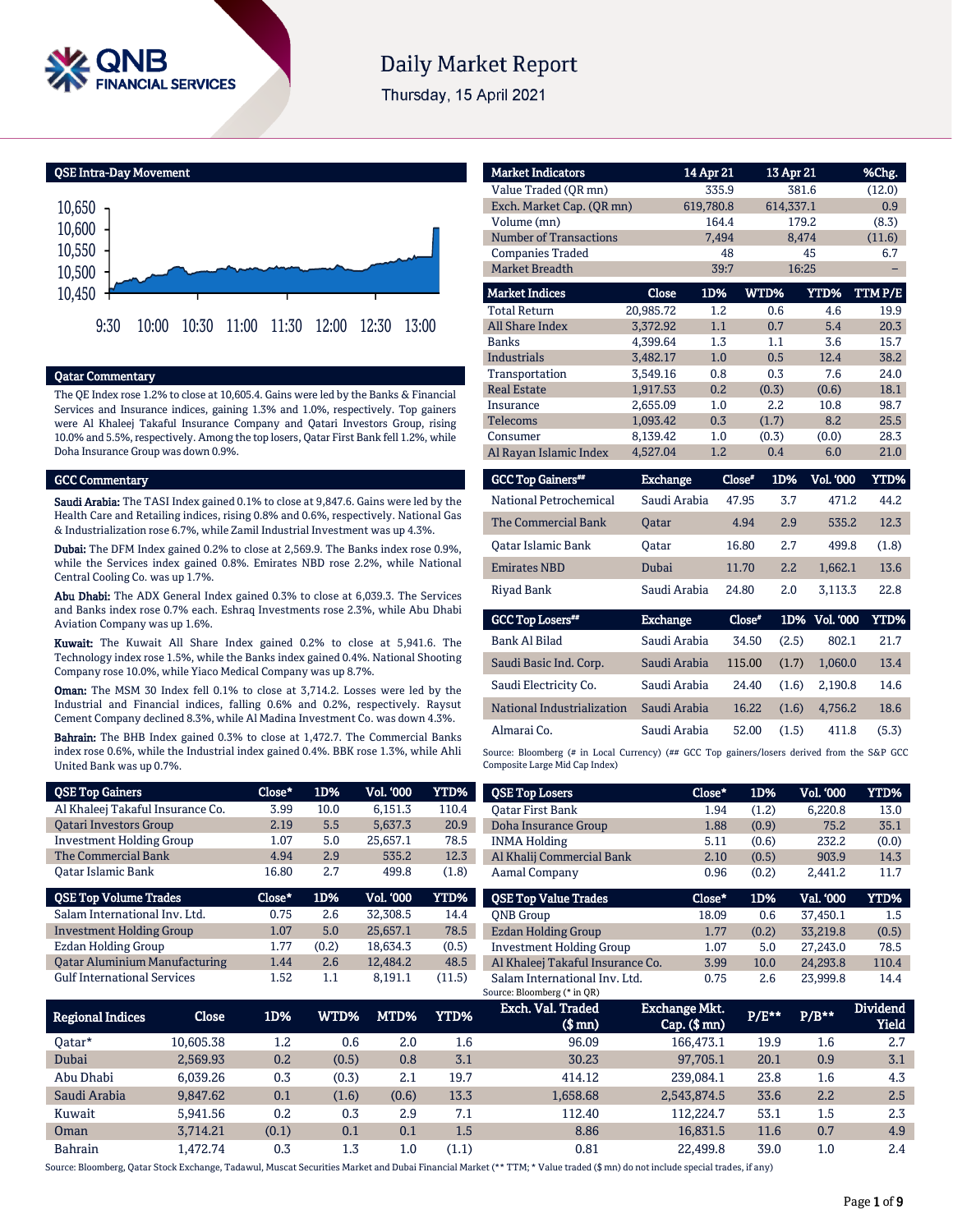### Qatar Market Commentary

- The QE Index rose 1.2% to close at 10,605.4. The Banks & Financial Services and Insurance indices led the gains. The index rose on the back of buying support from Foreign shareholders despite selling pressure from Qatari, GCC and Arab shareholders.
- Al Khaleej Takaful Insurance Company and Qatari Investors Group were the top gainers, rising 10.0% and 5.5%, respectively. Among the top losers, Qatar First Bank fell 1.2%, while Doha Insurance Group was down 0.9%.
- Volume of shares traded on Wednesday fell by 8.3% to 164.4mn from 179.2mn on Tuesday. Further, as compared to the 30-day moving average of 292.2mn, volume for the day was 43.7% lower. Salam International Investment Limited and Investment Holding Group were the most active stocks, contributing 19.7% and 15.6% to the total volume, respectively.

| <b>Overall Activity</b>        | Buy %* | Sell %* | Net (QR)       |
|--------------------------------|--------|---------|----------------|
| Oatari Individuals             | 45.24% | 48.18%  | (9,878,987.2)  |
| <b>Oatari Institutions</b>     | 12.16% | 13.78%  | (5,450,183.7)  |
| Qatari                         | 57.39% | 61.96%  | (15,329,170.9) |
| <b>GCC</b> Individuals         | 0.57%  | 0.86%   | (967,707.4)    |
| <b>GCC</b> Institutions        | 0.98%  | 2.07%   | (3,638,551.9)  |
| <b>GCC</b>                     | 1.55%  | 2.92%   | (4,606,259.3)  |
| Arab Individuals               | 15.61% | 18.68%  | (10,309,223.1) |
| Arab                           | 15.61% | 18.68%  | (10,309,223.1) |
| Foreigners Individuals         | 4.93%  | 5.64%   | (2,372,095.9)  |
| <b>Foreigners Institutions</b> | 20.52% | 10.81%  | 32,616,749.2   |
| <b>Foreigners</b>              | 25.45% | 16.44%  | 30,244,653.3   |

Source: Qatar Stock Exchange (\*as a % of traded value)

# Ratings, Global Economic Data and Earnings Calendar

### Ratings Updates

| Company                | <b>Agency</b>                                                                                                   | <b>Market</b> | Type*                                                                           | Old Rating | <b>New Rating</b> | Rating Change            | Outlook  | Outlook Change |
|------------------------|-----------------------------------------------------------------------------------------------------------------|---------------|---------------------------------------------------------------------------------|------------|-------------------|--------------------------|----------|----------------|
| The Commercial<br>Bank | $S\&P$                                                                                                          | Oatar         | LT-ICR/ ST-ICR                                                                  | $BBB+/A-2$ | $BBB+/A-2$        | $\overline{\phantom{0}}$ | Positive |                |
|                        | the contract of the contract of the contract of the contract of the contract of the contract of the contract of |               | the contract of the contract of the contract of the contract of the contract of |            |                   |                          |          |                |

Source: News reports, Bloomberg (\* LT – Long Term, ST – Short Term, ICR – Issuer Credit Ratings)

#### Global Economic Data

| <b>Date</b> | Market    | Source                       | . .<br>Indicator                 | Period | Actual | Consensus | Previous |
|-------------|-----------|------------------------------|----------------------------------|--------|--------|-----------|----------|
| 04/14       | <b>US</b> | Mortgage Bankers Association | <b>MBA Mortgage Applications</b> | 09-Apr | 3.7%   | -         | ა.1%     |

Source: Bloomberg (s.a. = seasonally adjusted; n.s.a. = non-seasonally adjusted; w.d.a. = working day adjusted)

Earnings Calendar

| <b>Tickers</b> | <b>Company Name</b>                                  | Date of reporting 1Q2021 results | No. of days remaining | <b>Status</b> |
|----------------|------------------------------------------------------|----------------------------------|-----------------------|---------------|
| QGMD           | Qatari German Company for Medical Devices            | 15-Apr-21                        | $\mathbf{0}$          | Due           |
| <b>OGTS</b>    | <b>Qatar Gas Transport Company Limited (Nakilat)</b> | 18-Apr-21                        | $\sqrt{3}$            | Due           |
| <b>MARK</b>    | Masraf Al Rayan                                      | 19-Apr-21                        | 4                     | Due           |
| <b>BRES</b>    | <b>Barwa Real Estate Company</b>                     | 20-Apr-21                        | 5                     | Due           |
| ABQK           | Ahli Bank                                            | 20-Apr-21                        | 5                     | Due           |
| <b>MCGS</b>    | <b>Medicare Group</b>                                | 21-Apr-21                        | $\boldsymbol{6}$      | Due           |
| <b>ONNS</b>    | <b>Qatar Navigation (Milaha)</b>                     | 21-Apr-21                        | 6                     | Due           |
| <b>UDCD</b>    | <b>United Development Company</b>                    | 21-Apr-21                        | $\boldsymbol{6}$      | Due           |
| <b>OIGD</b>    | <b>Oatari Investors Group</b>                        | 21-Apr-21                        | 6                     | Due           |
| <b>KCBK</b>    | Al Khalij Commercial Bank                            | 22-Apr-21                        | $7\overline{ }$       | Due           |
| <b>CBQK</b>    | The Commercial Bank                                  | 25-Apr-21                        | 10                    | Due           |
| <b>VFQS</b>    | Vodafone Qatar                                       | 25-Apr-21                        | 10                    | Due           |
| <b>IGRD</b>    | <b>Investment Holding Group</b>                      | 25-Apr-21                        | 10                    | Due           |
| <b>OEWS</b>    | <b>Oatar Electricity &amp; Water Company</b>         | 25-Apr-21                        | 10                    | Due           |
| <b>IOCD</b>    | <b>Industries Oatar</b>                              | 26-Apr-21                        | 11                    | Due           |
| <b>SIIS</b>    | Salam International Investment Limited               | 26-Apr-21                        | 11                    | Due           |
| <b>OIIK</b>    | <b>Oatar International Islamic Bank</b>              | 27-Apr-21                        | 12                    | Due           |
| <b>GWCS</b>    | <b>Gulf Warehousing Company</b>                      | 27-Apr-21                        | 12                    | Due           |
| <b>MPHC</b>    | Mesaieed Petrochemical Holding Company               | 27-Apr-21                        | 12                    | Due           |
| <b>BLDN</b>    | <b>Baladna</b>                                       | 27-Apr-21                        | 12                    | Due           |
| <b>MERS</b>    | Al Meera Consumer Goods Company                      | 28-Apr-21                        | 13                    | Due           |
| <b>OAMC</b>    | <b>Qatar Aluminum Manufacturing Company</b>          | 28-Apr-21                        | 13                    | Due           |
| <b>OCFS</b>    | Qatar Cinema & Film Distribution Company             | 28-Apr-21                        | 13                    | Due           |
| <b>ORDS</b>    | Ooredoo                                              | 28-Apr-21                        | 13                    | Due           |
| <b>MCCS</b>    | Mannai Corporation                                   | 28-Apr-21                        | 13                    | Due           |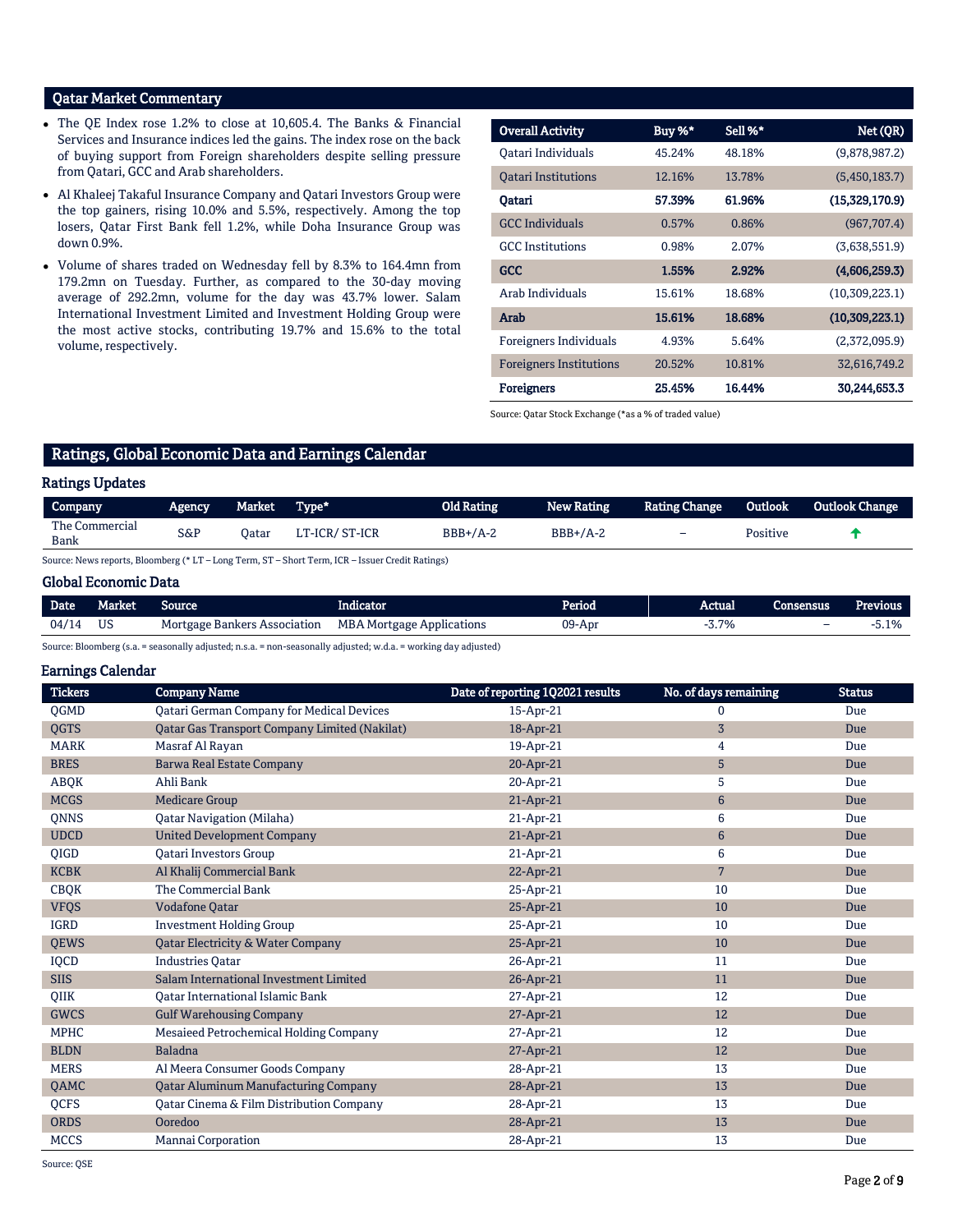| <b>Tickers</b> | <b>Company Name</b>                           | Date of reporting 1Q2021 results | No. of days remaining | <b>Status</b> |
|----------------|-----------------------------------------------|----------------------------------|-----------------------|---------------|
| <b>OIMD</b>    | <b>Qatar Industrial Manufacturing Company</b> | 28-Apr-21                        | 13                    | Due           |
| <b>AKHI</b>    | Al Khaleej Takaful Insurance Company          | 28-Apr-21                        | 13                    | Due           |
| <b>DOHI</b>    | Doha Insurance Group                          | 28-Apr-21                        | 13                    | Due           |
| QISI           | Qatar Islamic Insurance Group                 | $28$ -Apr-21                     | 13                    | Due           |
| <b>DHBK</b>    | Doha Bank                                     | 28-Apr-21                        | 13                    | Due           |
| <b>ZHCD</b>    | <b>Zad Holding Company</b>                    | 29-Apr-21                        | 14                    | Due           |
| <b>GISS</b>    | <b>Gulf International Services</b>            | 29-Apr-21                        | 14                    | Due           |
| <b>OOIS</b>    | <b>Oatar Oman Investment Company</b>          | 29-Apr-21                        | 14                    | <b>Due</b>    |
| <b>NLCS</b>    | Alijarah Holding                              | 29-Apr-21                        | 14                    | Due           |

Source: QSE

#### News Qatar

- Cabinet nod to draft law on non-Qatari investors HE the Prime Minister and Minister of Interior Sheikh Khalid bin Khalifa bin Abdulaziz al-Thani chaired yesterday via videoconference the Cabinet's regular meeting. Following the meeting, HE the Minister of Justice and Acting Minister of State for Cabinet Affairs Dr Issa Saad al-Jafali alNuaimi issued the following statement: The Cabinet approved a draft law amending some provisions of Law No 1 of 2019 regulating the investment of non-Qatari capital in economic activity. The draft law includes the amendment of Article 7 of the law so that non-Qatari investors can own up to 100% of the capital of Qatari shareholding companies listed on the Qatar Stock Exchange. The Cabinet also took the necessary measures to issue a draft law on mortgaging movable funds, after the Council of Ministers reviewed the recommendation of the Shura Council on the draft law. The draft law aims to enable companies and individuals to obtain bank loans with the guarantee of mortgaged movables, and contribute to reducing the cost of loans by creating a guarantee for banks to reduce the risk of defaulting payments, thus supporting small- and medium-size enterprises and their contribution to the national economy. Among the provisions contained in the draft law are the provisions related to the scope of application, the establishment of the electronic register in the Qatar Central Securities Depository and the data to be recorded in the register, the establishment and enforcement of the right of mortgage, and the rights of the mortgagee. The Cabinet approved draft decision of HE the Minister of Finance to apply the requirements of substantial activity to the economic activities practiced in Qatar. In addition, the Cabinet approved a draft protocol amending some provisions of the agreement between the government of Qatar and the government of Bermuda regarding the avoidance of double taxation and the prevention of financial evasion with regard to taxes on income. (Gulf-Times.com)
- QFLS posts 12.0% YoY increase but 9.1% QoQ decline in net profit in 1Q2021, above our estimate – Qatar Fuel Company's (QFLS, WOQOD) net profit rose 12.0% YoY (however, declined 9.1% on QoQ basis) to QR253.2mn in 1Q2021, above our estimate of QR200.3mn. The company's revenue came in at QR3,795.3mn in 1Q2021, which represents a decrease of 23.8% YoY. However, on QoQ basis revenue rose 24.5%. EPS amounted to QR0.25 in 1Q2021 as compared to QR0.23 in 1Q2020. The increase in net profit and earnings per share

compared to the same period in 2020 was due to the relative increase in sales of petroleum and non-petroleum products, and to 15% reduction in administrative and general expenditures costs prompted by the implementation of the efficiency and cost optimization policy. The company said that its Board of Directors had held its Second meeting for the year 2021 yesterday under the chairmanship of Ahmed Saif Al Sulaiti. About company's operations, Saad Rashid Al Muhannadi, Managing Director and CEO, explained that the first quarter of 2021 witnessed an increase in diesel sales by 3%, super gasoline sales by 10%, natural gas by 21%, retail fuel sales by 4% and non-petroleum retail sales by 5%, thanks to the opening of several additional fuel stations in the period following the first quarter of 2020. On the other hand, jet fuel sales decreased by 23% compared to the same period in the year 2020, due to the decline in airline activities following the spread of the Corona pandemic and restrictions imposed on many airports around the world. On the other hand, Al Muhannadi explained that during the first quarter of 2021 the company opened a new gas station in Al Mearad area, and therefore the total number of stations by the end of the first quarter 2021 reached 107 stations. He explained that the company intends to complete the construction of five more new stations by the end of the fourth quarter of 2021, and further explained that WOQOD has a dynamic plan in the construction of the new stations that is being reviewed periodically according to the conditions of fuels demand and the need for fuel stations. He also indicated that WOQOD being the exclusive downstream oil and gas supplier in Qatar responsible for ensuring the continuous supply of petroleum products to all sectors in Qatar issued and implemented a flexible and effective plan for the continuity of supply operations for those sectors. (QNB FS Research, QSE, Peninsula Business)

 S&P revises CBQK's outlook to Positive and affirms its longand short-term issuer credit ratings – S&P Global Ratings (S&P) revised its outlook to Positive from Stable on The Commercial Bank (CBQK). At the same time, S&P affirmed its 'BBB+/A-2' long- and short-term issuer credit ratings on CBQK. Over the past few years, CBQK has de-risked its balance sheet and strengthened its risk management. As a result, the bank's asset quality has improved with nonperforming loans and Stage 2 loans dropping to 4.3% and 16% of total loans in 2020 respectively, compared with 5.5% and 27% at year-end 2018. CBQK has also increased its exposure to the government of Qatar and its related entities to about 17% at year-end 2020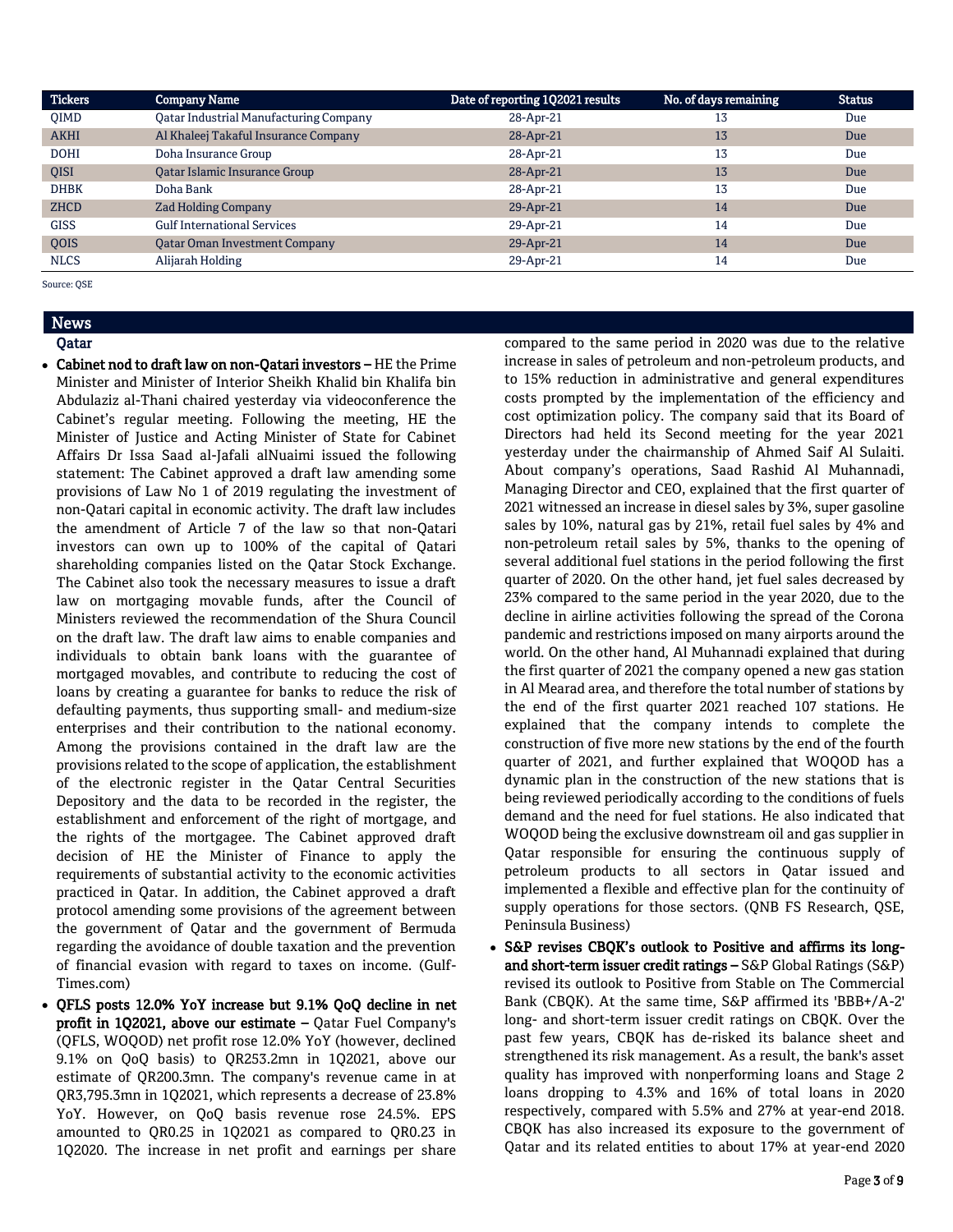with the objective of reaching 25% in the next five years. Furthermore, it plans to reduce its high exposure to real estate. This sector represents 21% of total exposures but the bank aims to bring it down to be in line with the market average of about 16% in the next five years. S&P stated, "We expect the Qatari economy will recover mildly in 2021-2022 after shrinking by 4.4% in 2020 due to the pandemic. Despite last year's shock, we expect CBQK's asset-quality indicators will stabilize or deteriorate only slightly as the bank recognizes the full impact of the current environment and regulatory forbearance measures fade. We expect the coverage ratio to remain above 100% and credit charges as a percentage of loans (excluding impairments on associates) to stand at 85 basis points in 2021. Declining real estate prices in Qatar and the bank's exposure to Turkey could prove to be the source of the deterioration." CBQK's franchise and capitalization will continue to support the ratings. CBQK is the third-largest bank in Qatar with good entrenchment in the retail and corporate sectors and solid earnings generation. The bank's capitalization is also strong, which supports its creditworthiness, with a risk adjusted capital (RAC) ratio of 11.7% at year-end 2020. We expect RAC to stabilize at about 11.3%-11.8% over the next 12-24 months, supported by the bank's earnings--with an average 12% return on equity for that period and a dividend payout ratio of 50%. CBQK continues to operate with an adequate liquidity buffer and has limited reliance on wholesale funding. The bank's funding profile is dominated by core customer deposits (16% of which come from abroad with good diversification by country). CBQK's stable funding ratio reached 94% at year-end 2020 and its liquidity remains adequate. The bank's investment portfolio is mostly in Qatari government bonds (83%). Moreover, broad liquid assets covered 0.9x the bank's short-term wholesale funding needs at year-end 2020 due to upcoming maturities in 2021 that it intends to refinance. S&P added, "The Positive outlook on CBQK reflects our view that the bank will continue to reduce risks on its balance sheet while maintaining its strong capitalization." (Bloomberg)

- ZHCD to disclose its 1Q2021 financial results on April 29 Zad Holding Company (ZHCD) will disclose its financial statement for the period ending March 31, 2021 on April 29, 2021. (QSE)
- QETF to disclose its 1Q2021 financial results on April 28 QE Index ETF (QETF) will disclose its financial statement for the period ending March 31, 2021 on April 28, 2021. (QSE)
- QETF announces the distribution of dividends for 2020 Doha Bank, as founder, and Aventicum Capital Management (Qatar), the fund manager of the QE Index ETF (QETF) announced a cash distribution of QR0.29 per unit. Unit holders of record of the QETF, at the close of business April 20, 2021, will receive a cash distribution payable on April 22, 2021. (QSE)
- MRDS postpones it's AGM and EGM to April 20 Mazaya Real Estate Development (MRDS) announced that due to non-legal quorum for the AGM and EGM on April 14, 2021, therefore, it has been decided to postpone the meeting to April 20, 2021. (QSE)
- QGRI amends the date of the General Assembly Meetings for the year 2019 and 2020 – Pursuant to Qatar General Insurance & Reinsurance Company (QGRI) disclosure on the amendment of the date of the General Assembly Meetings for the year 2019

and 2020 on 30 March 2021, and as per Qatar Central Bank instructions, QGRI announced the amendment of the date of second company's Ordinary General Assembly Meeting for the year 2019 and the date of the Ordinary General Assembly Meeting for the year 2020 to be held on Sunday, April 25, 2021 to be held virtually. The company's second Ordinary General Assembly Meeting for the year 2019 will be held at 9:30 PM and at 10:00 PM for Ordinary General Assembly Meeting for the year 2020. In case the required quorum is not met for year 2020, the second meeting will be held on April 29, 2021 at same time above. Registration to General Assembly Meetings for year 2019 and year 2020 in person (either self or by proxy) at company's headquarter. (QSE)

- IGRD opens nominations for its board membership Investment Holding Group (IGRD) announced the opening of nominees for the board memberships, years from 2021 to 2024. Applications will be accepted starting from April 18, 2021 till 02:00 PM of April 27, 2021. (QSE)
- Doha Bank to hold its investors relation conference call on April 29 – Doha Bank announced that the conference call with the Investors to discuss the financial results for 1Q2021 will be held on April 29, 2021 at 12:00 PM, Doha Time. (QSE)
- Qatar's CPI inflation rises MoM in March Qatar's cost of living, based on the consumer price index (CPI) inflation, rose MoM this March, mainly due to the upward pressure from the transport sector, which saw a double-digit jump in retail price of fuels, according to the Planning and Statistics Authority (PSA). Qatar's core inflation saw a jump on both monthly and yearly basis respectively in the review period. While the overall CPI inflation rose 0.16% MoM this March; the core inflation (CPI excluding housing and utilities) grew faster by 0.29%, according to PSA figures. On a yearly basis, the country's overall inflation was down 0.3%; whereas the core shot up 1.13% in March 2021. The US-based Institute of International Finance in its latest report forecasts Qatar's inflation to be 0.9% in 2021. The index of transport, which has a 14.59% weight, increased 3.75% and 6.87% on monthly and yearly basis this March. The sector has the direct linkage to the dismantling of administered prices in petrol and diesel. In March 2021, the retail price of super saw 10% increase and that of premium gasoline and diesel by 10.3% MoM. On a yearly basis, the price of super and premium was flat; while that of diesel declined 5.88%. Miscellaneous goods and services, with a 5.65% weight, saw its index decline 0.91% on a monthly basis even as it shot up 1.48% YoY this March. The index of housing, water, electricity and other fuels – with a weight of 21.17% in the CPI basket – saw a 0.34% and 5.85% contraction on monthly and yearly basis this March. Food and beverages, which has a weight of 13.45% in the CPI basket, witnessed a 0.13% and 0.09% shrinkage MoM and YoY respectively in the review period. Communication, which carries 5.23% weight, saw its group index stay unchanged on a monthly basis but grew 3.91% YoY in March 2021. The index of health, which carries 2.65% weight, declined 0.2% YoY but treaded a flat course on monthly basis in March 2021. (Gulf-Times.com)
- Cabinet announces additional support for businesses hit by COVID closure – The Cabinet has announced additional support packages for sectors affected by the closures resulting from the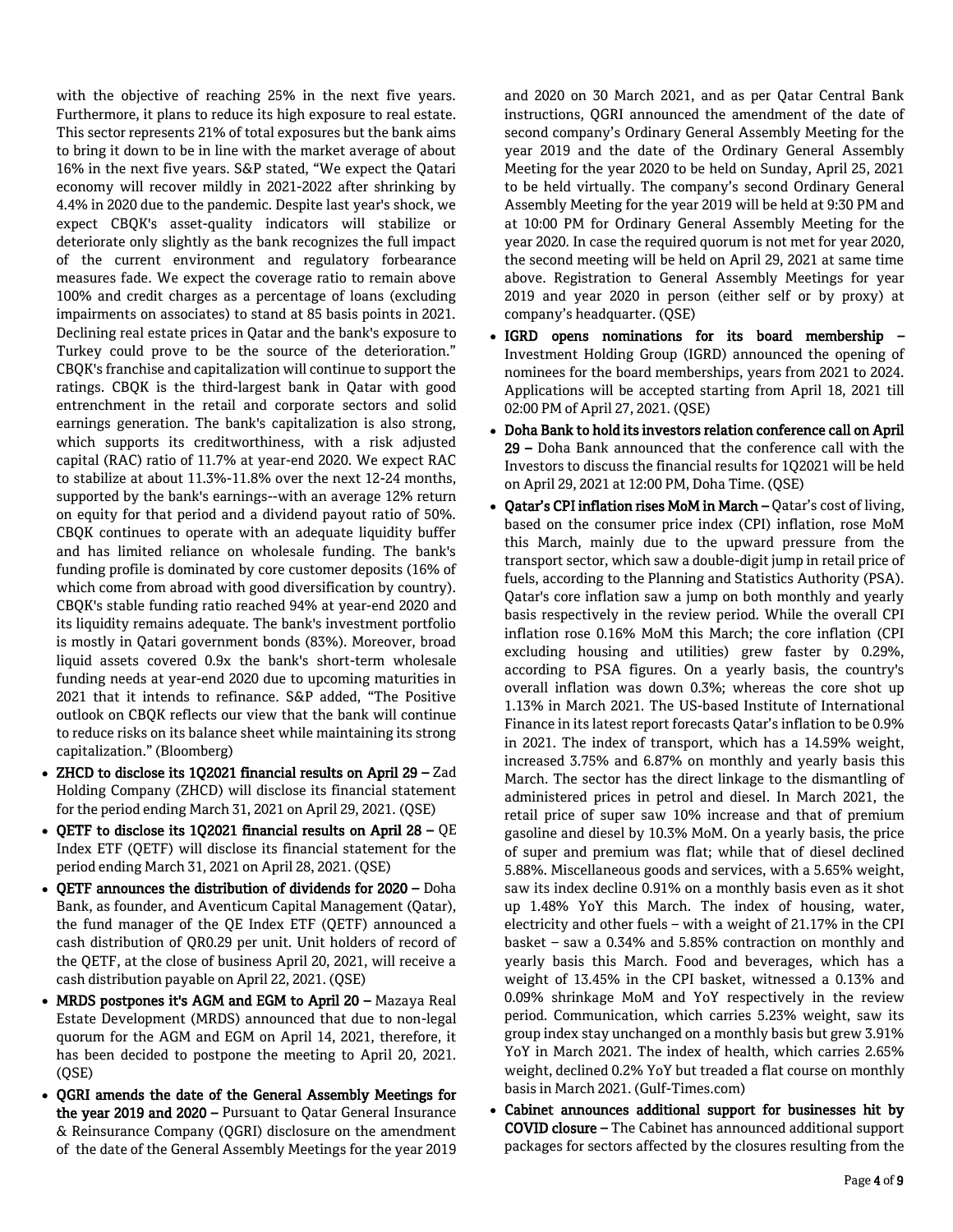COVID-19 precautionary measures enforced in the country, Qatar News Agency (QNA) reported. This came at the Cabinet's regular meeting chaired by HE the Prime Minister and Minister of Interior Sheikh Khalid bin Khalifa bin Abdulaziz al Thani yesterday via videoconference. Following the meeting, HE the Minister of Justice and Acting Minister of State for Cabinet Affairs Issa Saad al-Jafali al-Nuaimi issued a statement giving the details of the proceedings. In view of the current conditions in the country as a result of the second wave of the COVID-19 pandemic, and in implementation of the directives of His Highness the Amir Sheikh Tamim bin Hamad al-Thani to support and provide financial and economic incentives to the private sector and mitigate the economic consequences of the pandemic, the Cabinet adopted additional support packages for sectors affected by the closures resulting from the precautionary measures taken to deal with the spread of COVID-19, QNA said. These are as follows:  $-$  (1) Exemption from electricity and water fees for the closed sectors until the end of September. (2) Extension of the National Guarantees Program at Qatar Development Bank until the end of September. (3) Extension of the period of exemption from interest for an additional year for the National Guarantees Program, to become two years without interest, in addition to two years of payment with interest that does not exceed the Qatar Central Bank rate + 2%. (4) Raising the limits of funding salaries and wages for closed sectors to QR15mn for a single identity card, while retaining the rest of the relevant terms and conditions. (5) Continued support by Qatar Central Bank for the liquidity of local banks as needed. (Gulf-Times.com)

- Qatar records realty transactions worth QR783mn in a week The volume of real estate transactions in sales contracts registered in the Real Estate Registration Department at the Ministry of Justice during the period from April 4 to April 8 this year reached QR783.154mn. The weekly bulletin issued by the department stated that the list of real estate traded for sale included vacant lands, residences, residential buildings, and residential complexes. Most of the trading took place in the municipalities of Al Wakrah, Al Da'ayen, Doha, Al Rayyan, Al Khor, Al Dhakira, Umm Salal, and Al Shamal. The total value of real estate transactions in the period in between March 28 to April 1 was QR681.27mn. (Qatar Tribune)
- US firms are vital partners in Qatar Airways' focus on sustainability, says Al-Baker – Companies in the US are seen as vital partners in the development of sustainable technologies as part of Qatar Airways' focus on sustainability, according to Qatar Airways Group's Chief Executive, HE Akbar Al-Baker. Speaking at the recently held 'US-Qatar Business Program' virtual meeting hosted by the US Chamber of Commerce, al-Baker said the airline's priority is to have as little impact on the environment as possible and to facilitate continued global travel and commerce, while limiting carbon emissions. They commended Qatar Airways for its active partnerships with US companies and the work it has done to help Americans get home during the pandemic. Al-Baker spoke of the strong relationship that Qatar and Qatar Airways enjoys with the US, acknowledging that many US companies have worked extensively with Qatar Airways and helped it become one of the leading airlines in the world. The strong collaboration between Qatar Airways and US carriers has helped create

thousands of jobs and provided Qatar Airways with the most modern and fuel-efficient fleet among legacy carriers. Qatar Airways has over 10 direct routes to the US, recently opening its 11th destination gateway in Seattle and announcing the relaunch of its flight to Atlanta this June. Qatar Airways was the only airline to open a new route during the pandemic. By the end of the year, it expects as many as 14 direct routes to the US, which will only serve to open more connections between the US and Qatar as international travel picks up post-pandemic. (Gulf-Times.com)

# International

- Fed says US economic activity accelerated to a moderate pace The US economic recovery accelerated to a moderate pace from late February to early April as more consumers, buoyed by increased COVID-19 vaccinations and strong fiscal support, opened their wallets to spend more on travel and other goods, the Federal Reserve reported on Wednesday. "Reports on tourism were more upbeat, bolstered by a pickup in demand for leisure activities and travel which contacts attributed to spring break, an easing of pandemic-related restrictions, increased vaccinations, and recent stimulus payments among other factors," the US Central Bank said in its latest "Beige Book," a collection of anecdotes about the economy from the Fed's 12 regional districts. Fed Chair Jerome Powell said this week that the US economy is at an "inflection point" where growth and hiring could pick up speed over the coming months thanks to increased COVID-19 vaccinations and strong fiscal stimulus. The United States added 916,000 jobs in March, the largest gain in seven months, according to Labor Department data. And US. consumer prices rose at the fastest clip in more than 8-1/2 years in March as vaccinations and stimulus boosted economic activity, according to Labor Department data released on Tuesday. However, Powell and other Fed officials say the brighter economic forecasts and brief period of higher inflation will not affect monetary policy, and the central bank will keep its support in place until the crisis is over. The US economy is still short 8.4mn jobs from pre-pandemic levels. Policymakers agreed last month to leave interest rates near zero and to keep purchasing \$120bn a month in bonds until there was "substantial further progress" toward the Fed's goals for maximum employment and inflation. Fed officials will gather again in two weeks for their next policy-setting meeting. (Reuters)
- Fed's Kaplan: will be 'a while' until US reaches full employment – Dallas Federal Reserve Bank President, Robert Kaplan said Wednesday it will be "a while" before the US reaches full employment, even as he repeated his view that the Fed should begin to withdraw support from the economy sooner than most of his colleagues do. The Fed should reduce its "extraordinary measures at the first opportunity once we've reached, and are reaching, some of these benchmarks" including the weathering of the pandemic and progress toward full employment and 2% inflation, he said in a virtual appearance at the Woodlands Area Chamber of Commerce. (Reuters)
- Mortgage applications decreased 3.7% from one week earlier Mortgage applications decreased 3.7% from one week earlier, according to data from the Mortgage Bankers Association's (MBA) Weekly Mortgage Applications Survey for the week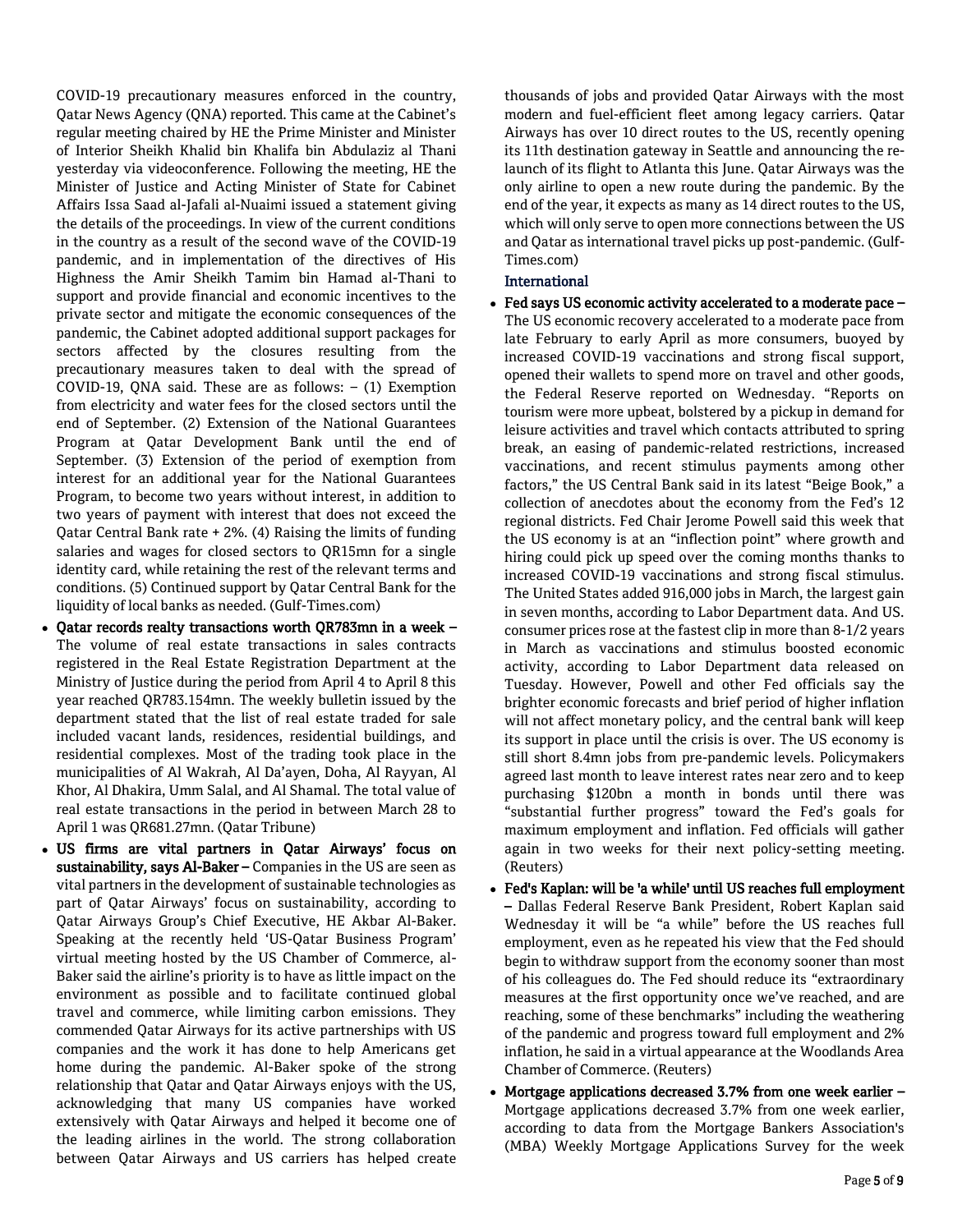ending April 9, 2021. The Market Composite Index, a measure of mortgage loan application volume, decreased 3.7% on a seasonally adjusted basis from one week earlier. On an unadjusted basis, the Index decreased 3% compared with the previous week. The Refinance Index decreased 5% from the previous week and was 31% lower than the same week one year ago. The seasonally adjusted Purchase Index decreased 1% from one week earlier. The unadjusted Purchase Index decreased 1 percent compared with the previous week and was 51% higher than the same week one year ago. "Purchase and refinance applications declined, with most of the pullback coming earlier in the week when rates were higher. Treasury yields started last week high - close to the prior week's level at over 1.7% - before decreasing 6 basis points," MBA's Associate Vice President of Economic and Industry Forecasting, Joel Kan said. "Refinance activity has now decreased for nine of the past 10 weeks, as rates have gone from 2.92% to 3.27% over the same period. Last week's index level was the lowest in over a year, as mortgage rates continue to trend higher. Many borrowers have either already refinanced at lower rates or are unwilling - or unable - to refinance at current rates." (MBA)

- US import prices increase solidly, seen temporarily boosting inflation – US import prices increased more than expected in March, lifted by higher costs for petroleum products and tight supply chains, the latest sign of inflation heating up as the economy reopens. The report from the Labor Department on Wednesday followed on the heels of data this month showing a surge in producer and consumer prices in March. Increased COVID-19 vaccinations and massive fiscal stimulus are allowing more services businesses to resume operations, unleashing pent-up demand, which is running up against supply constraints. Federal Reserve Chair, Jerome Powell and many economists view higher inflation as transitory, with supply chains expected to adapt and become more efficient. "Soaring commodity prices and strong base effects will continue to boost import prices in the coming months," Chief US financial Economist at Oxford Economics in New York, Kathy Bostjancic said. (Reuters)
- EU lays out \$1tn debt plan to challenge treasuries The European Union (EU) set out its blueprint to raise nearly \$1tn of debt over five years as it seeks to fund its recovery from the coronavirus pandemic. The bloc is aiming to issue the first debt under its NextGenerationEU stimulus as early as July and will use a "state of the art" platform to begin selling bonds and bills via a network of primary bank dealers by September, according to the bloc's executive branch. Almost a third of the roughly \$957bn will be in green bonds, using a framework of rules to be published in early summer, with issuance as early as the fall. "The Commission will need to execute financing operations up to EUR150bn-EUR200bn per year over the period to end 2026," the EU executive said Wednesday. "By June 2021, the Commission will be ready to begin mobilizing the funds." It highlights the ambition of the EU's first meaningful entry into bond markets, which will see the total of outstanding bonds closing in on that of Spain's this decade. It also lays the foundation to challenge US Treasuries in coming years as a haven asset, providing a boost to integration in the region and for its common currency. (Bloomberg)
- ECB's Villeroy sees path to crisis exit by March next year The European Central Bank (ECB) could end its pandemic emergency program within less than a year while adapting its monetary policy tools to keep supporting the economy after the crisis, French Governor, Francois Villeroy de Galhau said. "We could possibly exit PEPP by March 2022," the Bank of France Chief told Anna Edwards and Mark Cudmore in a Bloomberg Television interview on Wednesday. "It would not mean an abrupt tightening of our monetary policy, reinvestments under PEPP would go on. We could also have net asset purchases with our other program." Villeroy's comments add to a public conversation among Governing Council members on how and when the ECB could withdraw massive crisis-era stimulus as an economic rebound takes hold. His Dutch colleague says PEPP could begin to be phased out as soon as the third quarter, while other policy makers have warned against any sharp changes. "Our monetary policy should remain accommodative for the years to come, but our combination of instruments could evolve," Villeroy said. "We could also have net asset purchases with our other program, APP, possibly somewhat adapted, and we would have the full range of what I call the quartet of our instruments." The governor listed those tools as being the ECB's Asset Purchase Program, negative interest rates, liquidity measures such as TLTROs, and forward guidance. This would facilitate "a possible exit by March 2022, but a quartet of instruments allowing us to run an accommodative monetary policy," Villeroy said, adding that "we're not yet there. We have time to judge." (Bloomberg)
- Germany's economic institutes cut GDP 2021 growth forecast to 3.7% – Germany's economic institutes will cut their joint 2021 growth forecast for Europe's largest economy to 3.7% from 4.7% previously due to a longer than expected COVID-19 lockdown, two people familiar with the decision told Reuters on Wednesday. The institutes, which are expected to release their joint growth forecast on Thursday, will lift their GDP growth estimate for 2022 to 3.9% from 2.7% previously as private consumption is expected to boost overall output, the sources added. The institutes' estimates form the basis for the government's own growth forecast which the economy ministry will present later this month. In January, the government said it expected gross domestic product to grow by 3% this year, following a drop of 4.9% in the previous year caused by the coronavirus. (Reuters)
- BOJ's Kuroda warns of lingering COVID pain on economy -Japan's economy was picking up but any recovery was likely to be modest due to lingering caution over the coronavirus pandemic, Bank of Japan Governor, Haruhiko Kuroda warned on Thursday. The world's third-largest economy is confronting a resurgence in COVID-19 infections with record cases reported in the western region of Osaka, which has prompted authorities to enforce targeted lockdown measures. Kuroda said Japan's economy was likely to improve thanks to a rebound in global demand and the boost from the government's massive fiscal spending. "But the pace of the recovery will be modest as caution over the pandemic remains," he said in a speech to a quarterly meeting of the BOJ's regional branch managers. "Services consumption will remain under pressure for the time being due to a resurgence in COVID-19 infections since last autumn," he said. (Reuters)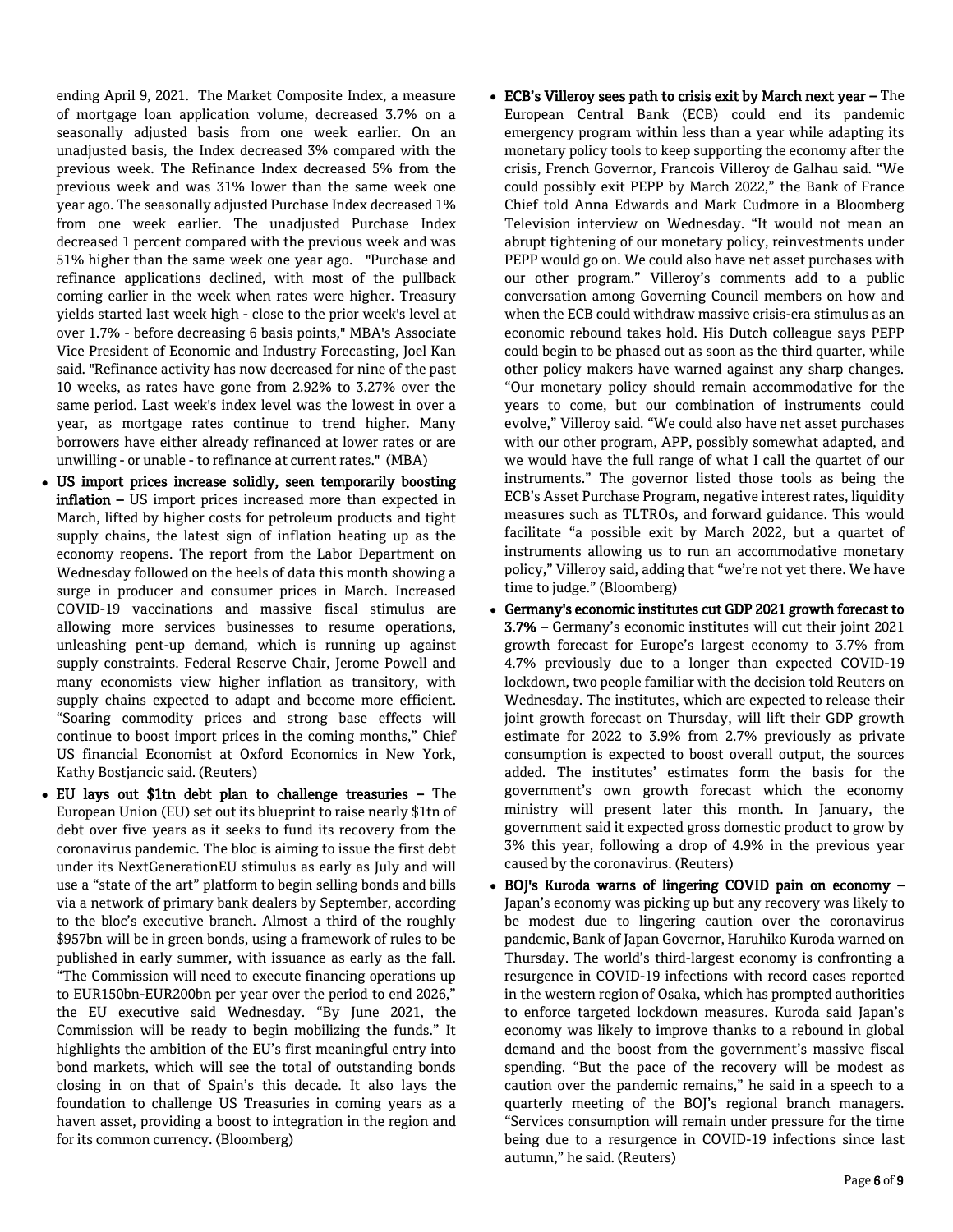China's Central Bank injects 150bn Yuan through medium-term loans – China's Central Bank injected medium-term loans into the banking system on Thursday, while keeping the interest rate unchanged for a whole year. The People's Bank of China (PBOC) said in an online statement it was keeping the rate on 150bn Yuan worth of one-year medium-term lending facility (MLF) loans to some financial institutions steady at 2.95% from previous operations. The PBOC added the operation was a rollover of 100bn Yuan of maturing MLF loans due on Thursday, while also covering 56.1bn Yuan worth of targeted mediumterm lending facility (TMLF) expiring later this month, according to the statement. The central bank also injected another 10bn Yuan worth of seven-day reverse repos into the banking system on the day, off-setting same amount of such short-term liquidity tool due on Thursday. (Reuters)

#### Regional

- Earnings of GCC companies fell to five-year low of \$91.3bn in 2020 – Earnings reported by GCC-listed companies fell to a fiveyear low of \$91.3bn in 2020 compared to \$150.5bn during 2019, KAMCO Invest said in a new report. The 39.3% or \$59.2bn drop came on the back of decline in profits for Aramco (by \$38.9bn or 44.1% YoY) followed by Banking, Real Estate and Materials sectors. The three sectors accounted for 85% of the decline in net profits for the year, when excluding net profits for Aramco. Excluding Aramco's numbers, the decline in GCC net profits was relatively lower at 32.6%. Out of the 21 sectors traded, 12 sectors witnessed y-o-y decline in profits whereas gainers only reported marginal growth. At the stock exchanges level, Abu Dhabi reported the smallest decline in profits during the year at 7.4% followed by Oman and Qatar with declines of 18.6% and 20.5%, respectively. (Zawya)
- IEA: OPEC supply edges up with Iran, Libya countering Saudi Cuts – OPEC's output rose 210k bpd in March to 25.05mn bpd, as Saudi Arabia maintained its extra production cut for a second month but Iran and Libya reached multi-year highs, according to the IEA monthly report. Saudi Arabia's production dropped to 8.12mn bpd from 8.14mn bpd, with the Kingdom keeping its pledge to maintain an additional 1mn bpd unilateral cut. Output was down 1.72mn bpd YoY. Iraq's output edged up to 3.93mn bpd from 3.89mn bpd the previous month. UAE held steady at 2.61mn bpd, just below its OPEC+ target, while Kuwait's production dipped to 2.33mn. In Africa, Nigeria inched up to 1.43mn bpd, while Angola held steady at 1.14mn bpd. (Bloomberg)
- Fitch assigns Saudi Real Estate Refinance Company first-time 'A' IDR; Negative outlook - Fitch Ratings has assigned Saudi Real Estate Refinance Company (SRC) a Long-Term Issuer Default Rating of 'A' with Negative Outlook. Fitch classifies SRC as a government-related entity (GRE) under its GRE Criteria. SRC has systematic importance for the development and stability of the secondary mortgage market, promoting the origination of affordable housing finance in the country. Status, Ownership and Control: Strong SRC is a policy-driven mortgage finance company pursuant to the provisions of Commercial Law and wholly owned by the Public Investment Fund of Saudi Arabia (PIF), whose ownership cannot be below 51% as per Royal Decree. In Fitch's view SRC is ultimately controlled by the state through PIF, so we directly link the rating to the state

under Fitch's GRE Criteria. SRC is not exempt from a bankruptcy regime and Fitch deems that in case of a liquidation, transfer of assets and liabilities to PIF would be at the discretion of the government. The ultimate decisionmaking body for SRC's strategy, operations and financing activities is its board of directors, which is appointed by PIF. The government exercises strong control and supervision, through the involvement of the Ministry of Finance in SRC's strategy and board discussions and the presence of key national representatives on the board of directors. (Bloomberg)

- Tasnee to temporarily shut plants; sees SR90mn impact National Industrialization Company (Tasnee) will temporarily shut plants; it sees a SR90mn impact in 3Q2021 results. It will shut ethylene, polyethylene plants for 27 days starting May 23 for scheduled maintenance. (Bloomberg)
- Dubai Islamic Bank sells \$500mn in perpetual Sukuk Dubai Islamic Bank, the UAE's largest Islamic lender, on Wednesday sold \$500mn in perpetual non-call 5.5 years additional Tier 1 Sukuk with a profit rate of 3.375% per annum. In a statement, the bank said despite the record low yield, the Sukuk was 5.6x oversubscribed with an orderbook that peaked at \$2.8bn. The Sukuk is issued under DIB Tier 1 Sukuk (5) Ltd. and is listed on Euronext Dublin and NASDAQ Dubai. Dubai Islamic Bank, Emirates NBD Capital, First Abu Dhabi Bank, HSBC and Standard Chartered Bank acted as joint lead managers and bookrunners on this transaction. (Zawya)
- Dubai logistics firm Tristar drops IPO plans Logistics firm Tristar has dropped plans for an initial public offering (IPO) in Dubai, with sources saying the deal did not attract enough investor demand. The move, which confirms what the sources had earlier told Reuters, is a setback for Dubai's bourse, the Dubai Financial Market, which has not seen a big-ticket listing since 2017. The company said "its board and existing shareholders have decided to withdraw its planned initial public offering on the Dubai Financial Market as existing shareholders' expectations were not met". "The board and existing shareholders believe that greater returns can be realized executing Tristar's current growth strategy under the established shareholder structure," it said. Tristar began its public share sale on April 4, setting a price range that implied a market capitalization of \$719mn-\$882mn. The company saw weak demand for its shares, sources said. The offering was planned to close on April 15. (Reuters)
- NMC sues Dubai bank in \$6bn UAE debt row The UAE's largest private healthcare provider NMC is suing a Dubai bank in Abu Dhabi courts, sources said and a court document showed, in a dispute that could complicate the company's multibillion-dollar debt restructuring and potentially delay payouts to creditors. The healthcare company ran into trouble last year after the disclosure of more than \$4bn in hidden debt. Its UAE operating businesses were placed into administration in the courts of Abu Dhabi's international financial center ADGM. Claims from creditors to date amount to \$6.4bn, the company has said. (Reuters)
- Abu Dhabi's Etihad in talks to divest Air Seychelles stake Etihad Airways is in talks to divest its 40% stake in Air Seychelles, the small Indian Ocean carrier's Chief Executive Officer, Remco Althius said on Wednesday. The move would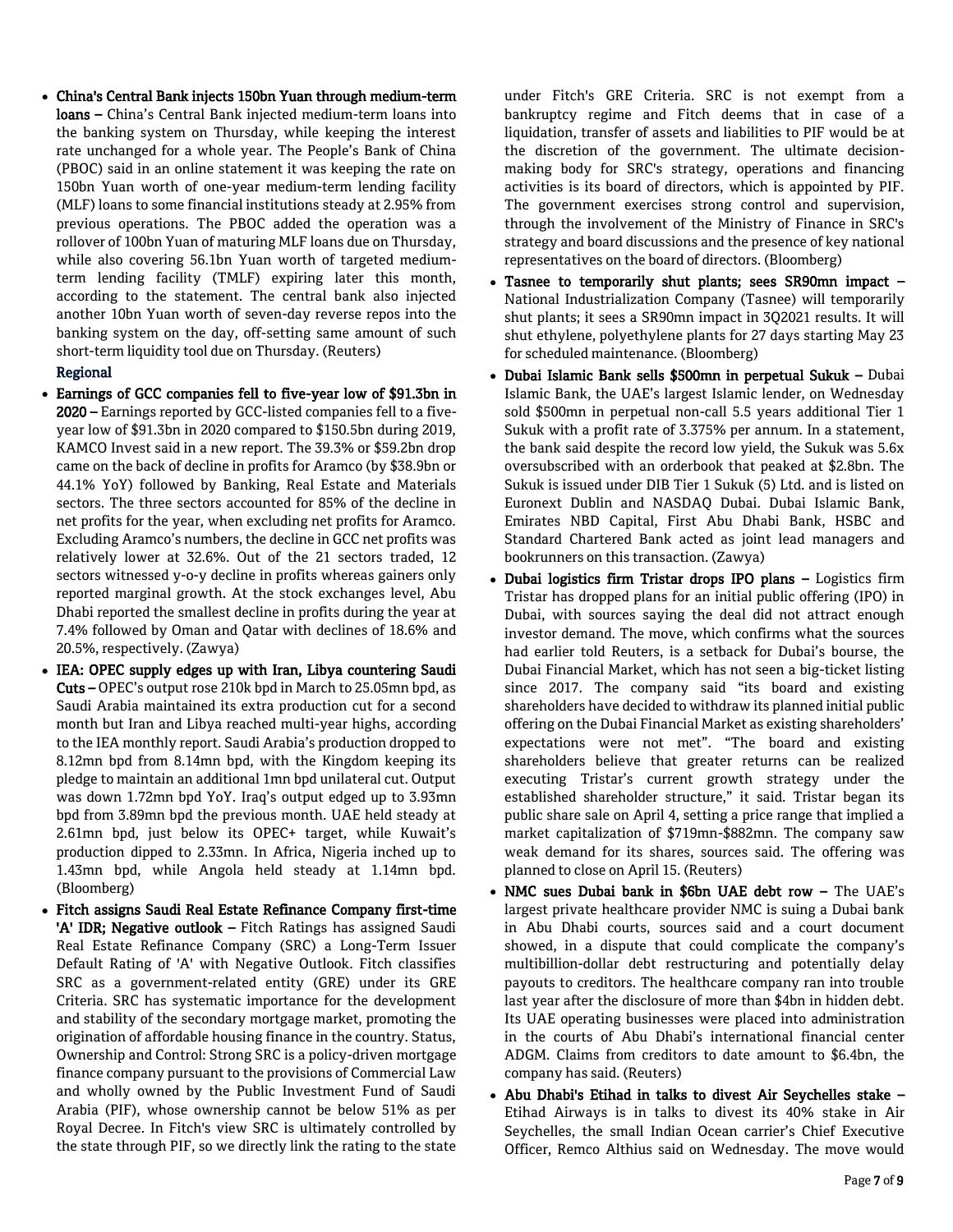leave the Seychelles government as the sole shareholder of Air Seychelles as the Abu Dhabi carrier further unwinds its failed strategy of investing in other airlines. "It's been formalized as we speak. It's happening right now," Althius said, a former Etihad executive, during an online event by aviation consultancy CAPA. Etihad, which declined to comment, bought the minority stake in 2012, investing \$20mn in addition to providing a \$25mn loan. The Seychelles government plans to buy the stake at a nominal value, according to a December regulatory filing. (Reuters)

- ADCB says received offers for its stake in Alexandria Medical Services – UAE-based Abu Dhabi Commercial Bank (ADCB) said it has received initial non-binding offers from potential investors for the sale of its 51% stake in the Alexandria Medical Services - Alexandria New Medical Center. CI Capital is ADCB's advisor for the potential sale. In a statement on Abu Dhabi Stock Exchange the lender said it has sought the details of potential offers. Once that is received, ADCB will disclose the final list of potential buyers and the timeline for submitting the final bids. Alexandria Medical Services - Alexandria New Medical Center offers medical diagnostic and treatment services in various medical fields. However, Cleopatra Hospitals Group (CHG), Egypt's largest private hospital group, has announced its intention to acquire Abu Dhabi Commercial Bank's (ADCB) 51.5% stake in the company. CHG submitted an initial non-binding letter of intent to the sell-side financial advisor, CI Capital, and is currently negotiating the terms of the letter, CHG said in a bourse disclosure on Tuesday. (Zawya)
- CBK says it has told banks to appoint Kuwaitis in leadership roles – Central Bank of Kuwait (CBK) said on Wednesday on its website it has instructed local banks to appoint Kuwaitis in "leadership positions", as part of a drive to create more job opportunities for the country's own nationals. (Reuters)
- Kuwait's Jazeera Airways plans 10% capital hike as COVID-19 'derails' operations - Kuwait's Jazeera Airways is planning to pump more money into its business, as prolonged travel restrictions have "derailed" the airline's operations. In a meeting held on Wednesday, the airline's board of directors recommended a 10% increase to the current capital, from KD20mn to KD22mn. It will be covered by issuing 20mn ordinary shares for a total value of KD10mn or 500 fils per share. The capital hike has been proposed "in the face of the most challenging six quarters for the global economy and more specifically, the travel and tourism industry," the airline said in a statement. "The capital increase is precautionary step to adhere to regulatory capital requirements in anticipation of a potential surge in the accumulated losses account as operations remain derailed by the prolonged closure of Kuwait International Airport," the airline said. (Zawya)
- Ooredoo Business partners with Microsoft to drive cloud adoption in Kuwait and accelerate digital transformation – Ooredoo Business, the trusted technology partner for business solutions, has announced the launch of its Cloud Connect service that will allow enterprises across Kuwait to access cloud services from Microsoft Azure. The move is expected to be an enabler of digital transformation and a key component of the future economic prosperity set out in Kuwait Vision 2035. "Ooredoo has an established reputation of trust in the regional

digital services market. Under the goals of Vision 2035, we are committed to realizing the ambition of a smart society in Kuwait and we see digital transformation as a key component of that promise. Our partnership with Microsoft will accelerate cloud migration and bring innovation, job creation and prosperity to all the people of Kuwait," said Zainab Al-Shammari, Manager, Strategic Marketing & Business Planning, B2B/B2B Marketing, Ooredoo Kuwait. Ooredoo Cloud Connect is expected to provide Kuwaiti organizations with secure, reliable, and affordable cloud connectivity services to drive digital transformation and align with the goals of Kuwait Vision 2035. The company's partnership with Microsoft establishes Ooredoo as an Azure ExpressRoute connectivity provider in the country. (Zawya)